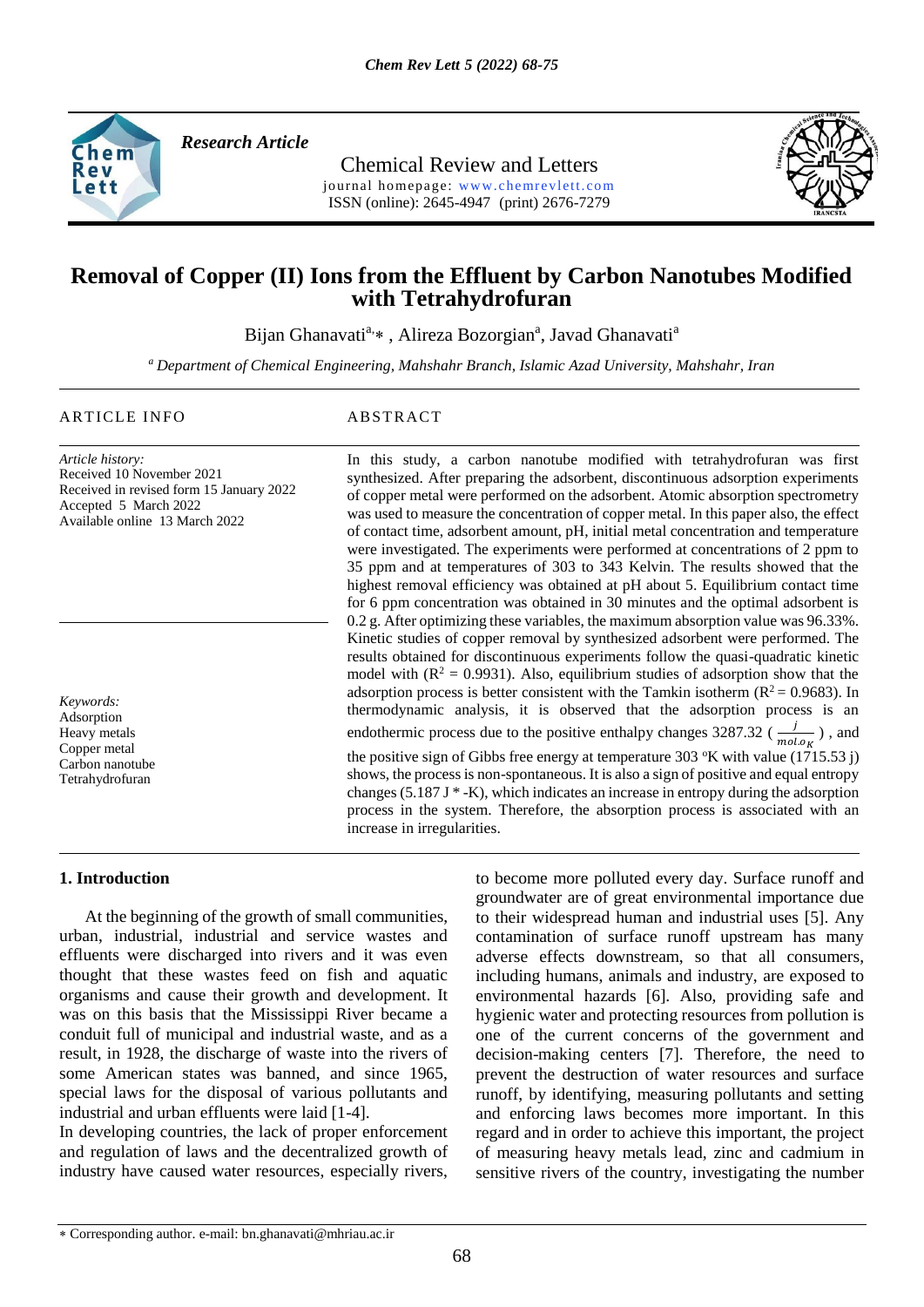of pollutants in rivers and identifying their sources of entry is important and vital. Experimental results have shown that the above agreement with the predicted conditions is favorable. In addition, the experimental results are modeled by Freundlich and Langmuir isotherms, which is more suitable for the Langmuir isotherm. MCN showed good adsorption capacity in which bisphenol-A, ketrophene and tonalid were the most vulnerable, which were 98%, 96% and 96% removed in 47 minutes, respectively.

Thermodynamic studies showed that the adsorption process for microprocessor ash is endothermic and spontaneous [8-14]. Adsorbate regeneration studies were performed with methanol, ethanol, HCl, NaOH and hydrogen peroxide in five regeneration periods. Methanol had the highest adsorbent rate. MCN can be studied as a stable adsorbent for delta micro-pole adsorption. Significant interest in sustainable and environmentally friendly methods is the renewal of nanomaterials spent in order to use resources more efficiently and minimize the cost of materials and techniques. In this paper, the possibility of using ozone to regenerate magnetic carbon nanotubes (MCNTs) after their use to remove organic pollutants from water is investigated. We performed MCNT through several regeneration cycles (magnetic collection, ozone regeneration, ethanol wash, and then water) to absorb atrazine. The results of our adsorption experiments show that the removal capacity of ATrazine MCNTs decreases from 57.8 to 7.6 mg/g in three cycles, if used only as a regeneration method. However, this capacity increases when MNCTs are washed with ethanol after ozone treatment [15, 20].

MCNTs retained 85-93% of their initial uptake even after ten consecutive recovery periods. In addition, we used a three-layer graphite sheet as a model system for CNTs and performed functional theory (DFT) calculations to calculate the free energy of the adsorption energy and the free energy of the atomization and its by-products in water and ethanol. The results of XPS and DFT measurements showed that the  $\pi$ -π interaction of MCNTs was not affected by pathology or ethanol leaching and that this method could remove degraded lesions on the surface. Overall, this is the first report to suggest the possibility of regenerating MCNTs spent using ozone by rinsing with ethanol as an effective and easy treatment. Carbon fiber nanotubes (CNT-g-CFs) were continuously fabricated by thermal CVD [21-29].

The use of an in-situ potential difference (V300) between the fibers and a cylindrical graphite foil crossover electrode enhances the growth and uniform coating of carbon nanotubes with a diameter of about 10 nm and a length of 125 ca. nm single-fiber tensile tests show that this method prevents a significant reduction in carbon fiber, which is commonly associated with kidney transplantation processes. Single-fiber epoxy fragmentation testing with on-site video fragment detection showed that CNT-g-CFs have the highest interphase shear strength for such systems (MPa5±101), which is comparable to advanced control sizes (8±8 Volt) 103. Single fiber sliding data show a similar trend. The short lengths of scattered CNTs are attractive for absorbing the volume fraction of primary fibers in composite applications. The results are compared with a brief comparison of interface data available in related systems. Composite polyanylene / polygon carbon nanotubes (PAnI/MWCNT, 1: 0.1 w/w) were developed with the aim of bonding the adsorbent properties of the two materials and using them for drug adsorption from aqueous media. PAni/MWCNT was determined by scanning electron microscopy, thermography, infrared spectroscopy, pH at zero point and the effect on material surface wetness. As proof of concept, adsorption studies were performed using meloxicam (MLX) as a drug and were evaluated as function of pH, temperature, ionic strength, contact time and concentration change [5, 30- 39].

Kinetic and isothermal models were used to evaluate the mechanism of the adsorption process. The best result was MLX adsorption at pH 2 with 6 minutes of PAni/MWCNT contact. The kinetic models that contained the experimental information were pseudosecond and Elovich, respectively, and the Langmuir-Freundlich kinetic model was two-dimensional. Both models show that adsorption occurs by the chemical nature of the surface and in the interests of the heterogeneous energy composite. PAni/MWCNT shows an absorption capacity of 1mmg-221.2 compared to the literature, which is of great value and can be used to remove drugs from aqueous media [40-47].

## **2. Materials, equipment and test description 2-1. Solubilization**

 Five-aqueous copper sulfate (CuSo4.5H2o) was used to obtain the required concentrations of Cu (II). For adsorption experiments, ppm1000 copper (II) solution was used, which was calculated by the following method. We know that to prepare a standard solution of ppm 1000 copper, we have to dissolve 1 gram of copper in 1 liter of water, so we have to find out how much salt there is, i.e. copper sulfate.

MW (CUSO4.nH2O) =249.69g/mol

 $MW (Cu) = 64gr/mol$ 

 $Gr (CUSO4.nH2O) = (1gr CU* 249.69gr)$ CUSO4.Nh2O)/ (64gr CU) =3.9014gr

Therefore, the amount of 3.9014 g of copper sulfate is poured into a 1000 ml/L balloon with distilled water to a volume of 1000 ml. To prepare thinner solutions, the same standard solution is used according to Equation 1.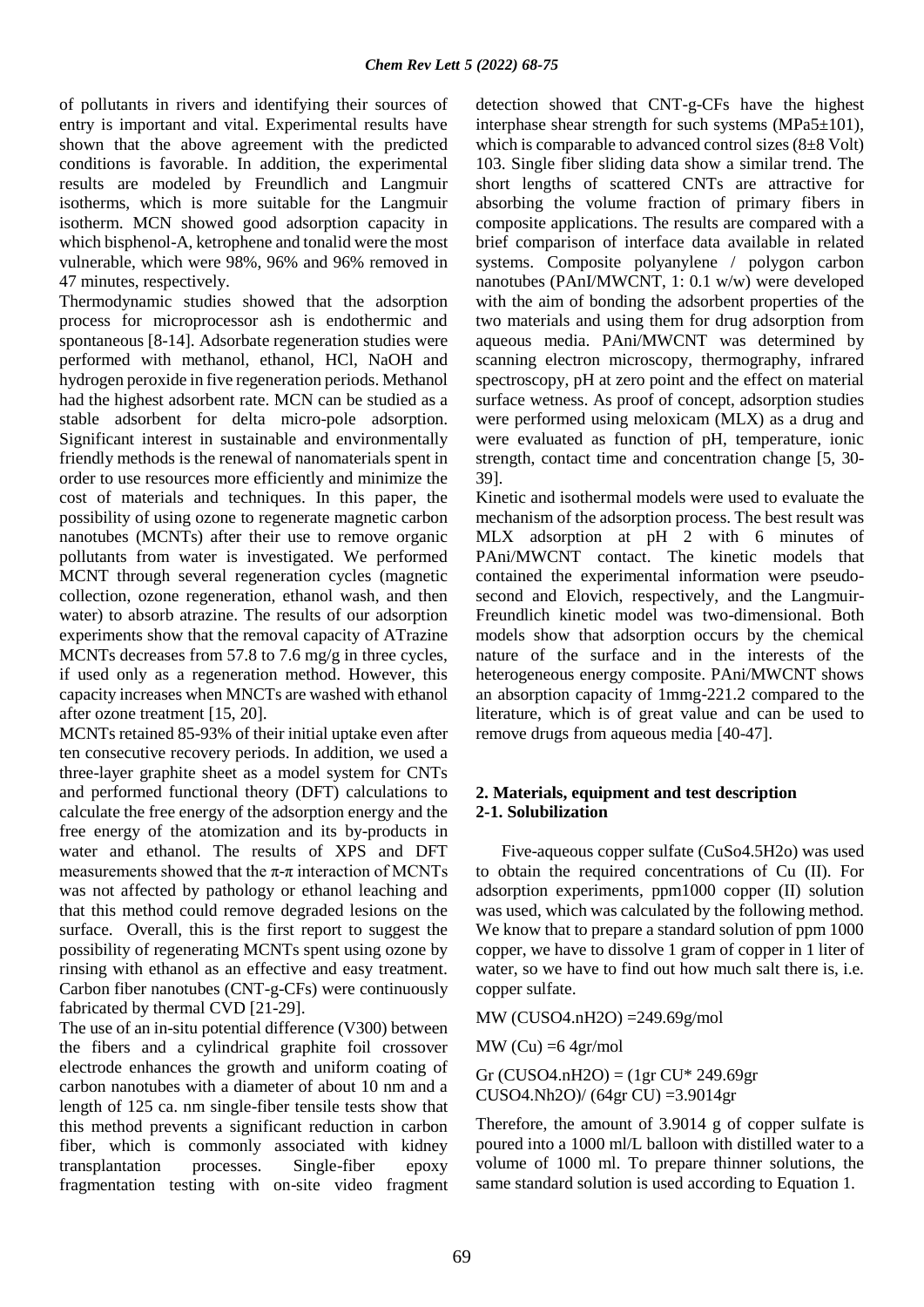$C_1V_1=C_2V_2$  (1)

C1: Maternal solution concentration

 $V_1$ : The volume of solution from the mother solution to prepare a thinner solution

C2: Concentration of the desired dilute solution

 $V_2$ : The volume of the desired dilute solution.

#### **2-2. Measurement of copper ions by spectrophotometer**

 To measure the concentration of copper ions by standard solution method, prepare between 10 and 100 mg/L and add 25% by weight ammonia. Until the copper complex is formed and then we get the maximum wavelength of copper. The maximum wavelength obtained is 615 nm.

Set the wavelength of the spectrophotometer to 615 nm and give the device solutions of a certain concentration. And we read their absorption number. We give the data to Excel software and draw a calibration diagram. To measure solutions with unknown concentration, first we put them in the spectrophotometer and read the absorption number from the device, then we put the read absorption number in the calibration diagram and obtain the unknown concentration.



**Figure 1.** Absorption calibration curve in terms of different initial concentrations of copper (II) solution at temperature (298 K)

#### **Activation of carbon nanotube surface:**

To increase the activity of carbon nanotube, we modify the surface of the sample in acidic solutions or base. For this purpose, a certain amount of carbon nanotubes separately in the amount of 20 ml of each of the solutions of concentrated hydrochloric acid, concentrated nitric acid, concentrated phosphoric acid, 4 N sodium, and a solution of hydrochloric acid and nitric acid 1 to 1: 1 and stir for one hour at room temperature with a magnetic stirrer. After one hour, the mixture is centrifuged and washed once with 5 ml of deionized water and the sample is dried first at normal pressure and then in a vacuum oven.

#### **2-3. Binding of tetrahydrofuran ligand to the activated surface of carbon nanotubes**

To bind tetrahydrofuran ligand to the Nano-sorbent surface, pour a certain amount of its surface in the previous step by acid solution or modified base in 20 ml of tetrahydrofuran solvent and stir for 30 minutes with a magnetic stirrer (or by machine ultrasonic). Then, the sample is filtered after centrifugation with the help of filter paper and after drying, the solid phase is used to absorb and concentrate the desired ion.

#### **3. Results and Discussion**

## **3-1. Investigation of the effect of pH on the amount of adsorption**

 50 ml of copper (II) sulfate solution with a concentration of 6 ppm at different pHs is added to 0.1 g of adsorbent of carbon nanotube modified with tetrahydrofuran and placed at room temperature for 3 hours on a magnetic stirrer at a constant speed of 300 rpm. The solutions were then centrifuged and passed through a filter paper, and finally their adsorption was measured by an atomic absorption apparatus. The results showed that the highest percentage of copper (II) ion removal occurred using the adsorbent of carbon nanotube modified with tetrahydrofuran at  $pH = 5$ . So,  $pH = 5$  was chosen as the optimal pH.



Figure 2. Effect of pH on the percentage of copper (II) ion removal by tetrahydrofuran-modified carbon nanotubes

### **3-2. Investigation of the effect of adsorbent on adsorption**

 Add 50 ml of copper (II) sulfate solution with concentration of ppm6 and  $pH = 5$  to different amounts of adsorbent of tetrahydrofuran-modified carbon nanotube in grams and place at room temperature for 3 hours on a magnetic stirrer at a constant speed of 300 rpm. The solutions were then centrifuged and passed through a filter paper, and finally their adsorption was measured by an atomic absorption spectrometer. The results showed that the highest percentage of removal of divalent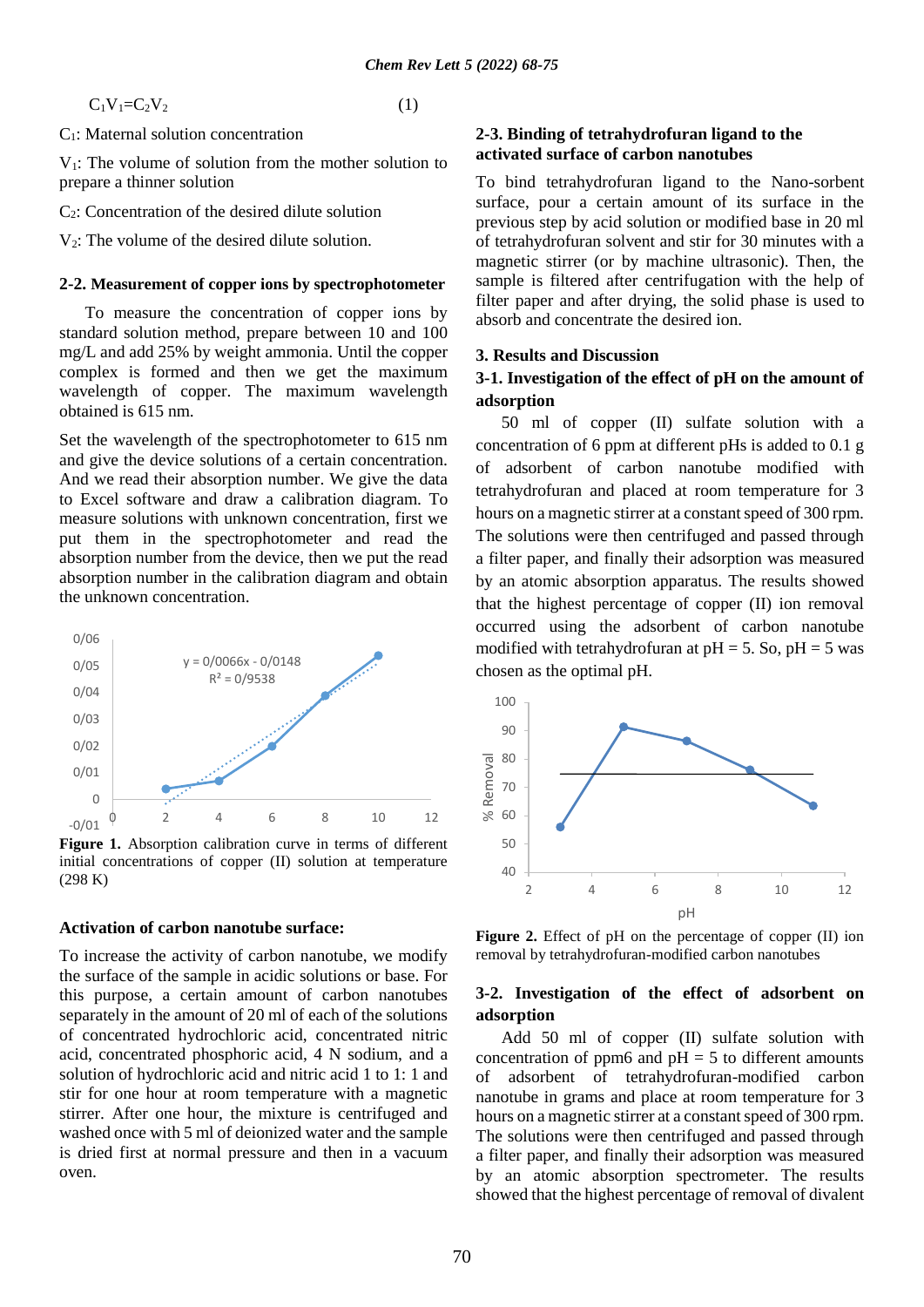copper ions with the amount of 0.2 g from the adsorbent of carbon nanotubes modified with tetrahydrofuran occurred.





## **3-3. Investigating the effect of time on the amount of absorption**

 50 ml of copper (II) sulfate solution with a concentration of 6 ppm and  $pH = 5$  was added to 0.2 g of the nanotube adsorbent modified with tetrahydrofuran at a temperature of 303 K and at different times per minute on a magnetic stirrer with a constant speed of 300. The solution was centrifuged and then centrifuged and passed through a filter paper, and finally their adsorption was measured by an atomic absorption spectrometer. The results showed that the highest percentage of removal of copper (II) ions by the adsorbent was done in 30 minutes.



**Figure 4.** Effect of time on the percentage of copper (II) ion removal by tetrahydrofuran-modified nanotubes

The quasi-first-order and quasi-second-order kinetic diagrams at a concentration of 6 ppm are plotted as follows.



**Figure 5.** A quasi-first-order kinetic curve for an initial concentration of 6 ppm



concentration of 6 ppm

The least squares method has been used to investigate the agreement of kinetic models with experimental data. In this method, parameter R2 or correlation coefficient was used for comparison. Table (1) shows the R2 values for the adsorption kinetic models.

Table 1. R<sup>2</sup> values for quasi-quadratic and quasi-quadratic kinetic models

| <b>Kinetic models</b> | Pesudo first order | Pesudo second<br>order |
|-----------------------|--------------------|------------------------|
| Q2                    | 0.6879             | 0.9931                 |

Due to the fact that the value of R2 in the quadratic kinetic model is larger and closer to one, the experimental data at a concentration of 6 ppm are more consistent with this model and follow the quasi-quadratic kinetic model.

## **3-4. Investigation of the effect of temperature on the amount of adsorption**

 50 ml of copper (II) sulfate solution with a concentration of 6 ppm and  $pH = 5$  was added to 0.2 g of the nanotube adsorbent modified with tetrahydrofuran and at different temperatures for 3 hours on a magnetic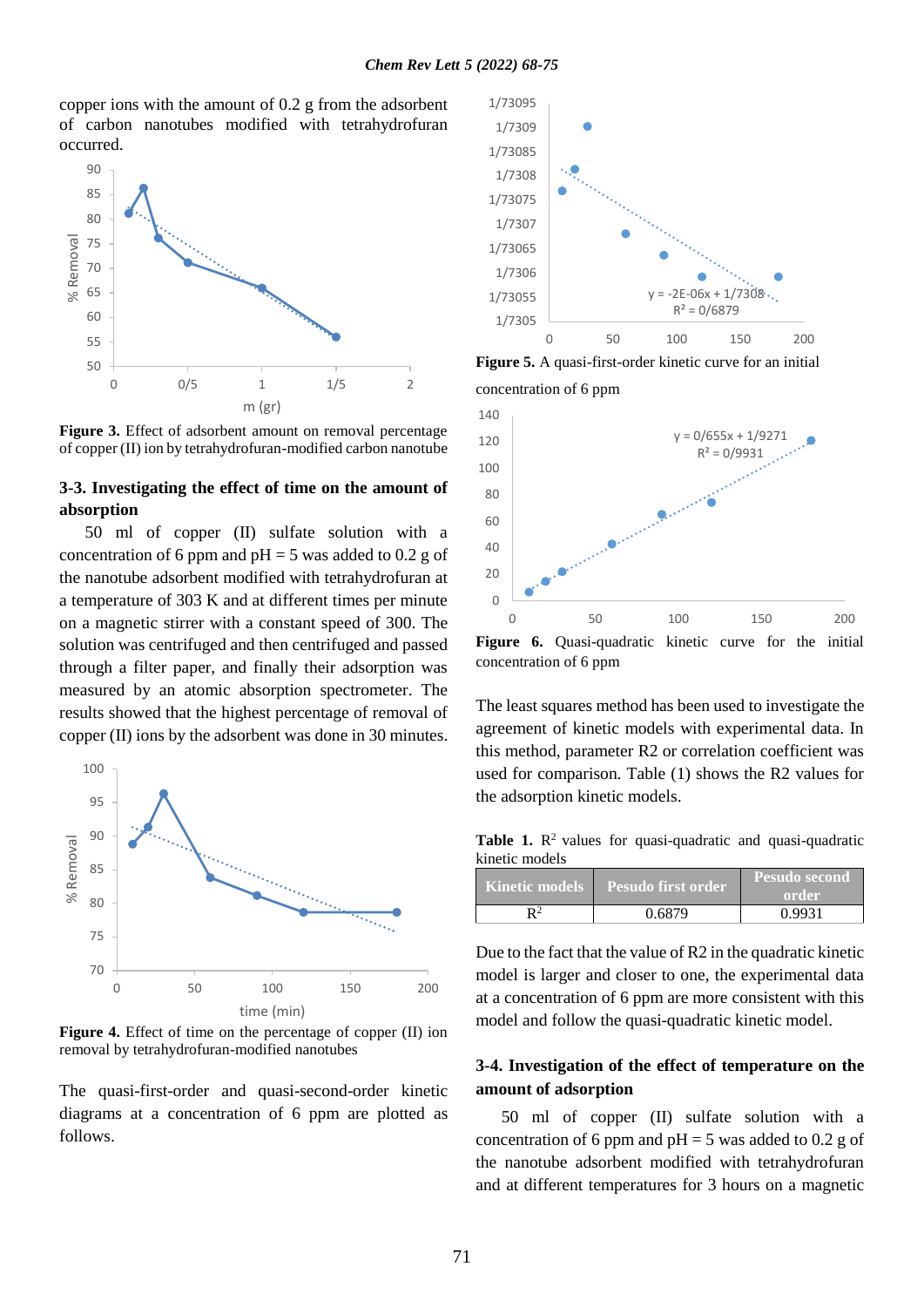stirrer at a constant speed of 300 rpm. The minutes were centrifuged and the solutions were centrifuged through filter paper, and finally their adsorption was measured by an atomic absorption spectrometer. The results showed that the highest percentage of removal of divalent copper ions by tetrahydrofuran-modified nanotube adsorbent occurred at 303 Kelvin.



**Figure 7.** Effect of temperature on the percentage of copper (II) ion removal by tetrahydrofuran-modified nanotubes

As can be seen in Figure (7), the percentage of adsorption decreases with increasing temperature, which may indicate the physical nature of the adsorption. In fact, increasing the temperature increases the entropy and weakens the bond between the adsorbent and adsorbent species.

## **3-5. Investigation of the effect of concentration on the amount of adsorption**

 50 ml of copper (II) sulfate solution with different concentration but  $pH = 5$  was added to 0.2 g of tetrahydrofuran modified nanotube adsorbent and placed at 303 K for 30 minutes on a magnetic stirrer at a constant speed of 300 rpm.



**Figure 8.** Effect of concentration on the percentage of copper (II) ion removal by tetrahydrofuran-modified nanotubes

The solutions were then centrifuged and passed through a filter paper, and finally their adsorption was measured by an atomic absorption apparatus. The results showed that with increasing concentration, the percentage of adsorption decreases.

## **4. Investigation of adsorption isotherms of copper (II) ions by tetrahydrofuran-modified carbon nanotubes**

## **4-1. Langmuir surface adsorption isotherm study**

 Langmuir adsorption isotherm for concentrations of 15, 20, 25, 30 and 35 ppm of copper (II) sulfate solution is shown at 303 K and according to the obtained equation and line equation, Langmuir constants can be calculated. The results showed that the maximum adsorption capacity is 0.12 mg/g.



**Figure 9.** Langmuir surface adsorption isotherm for different concentrations of copper (II) sulfate solution on 0.2 g of carbon nanotube modified with tetrahydrofuran for 30 minutes,  $pH =$ 5 and at 303 K.

### **4-2. Investigation of Friendlich surface adsorption isotherm**

 The Fredlich surface adsorption isotherm diagram for concentrations of 15, 20, 25, 30, and 35 ppm of copper (II) sulfate solution at 303 K is shown.



**Figure 10.** Friendliege adsorption isotherm for different concentrations of copper (II) sulfate solution on 0.2 g of carbon nanotube modified with tetrahydrofuran for 30 minutes,  $pH =$ 5 and at 303 K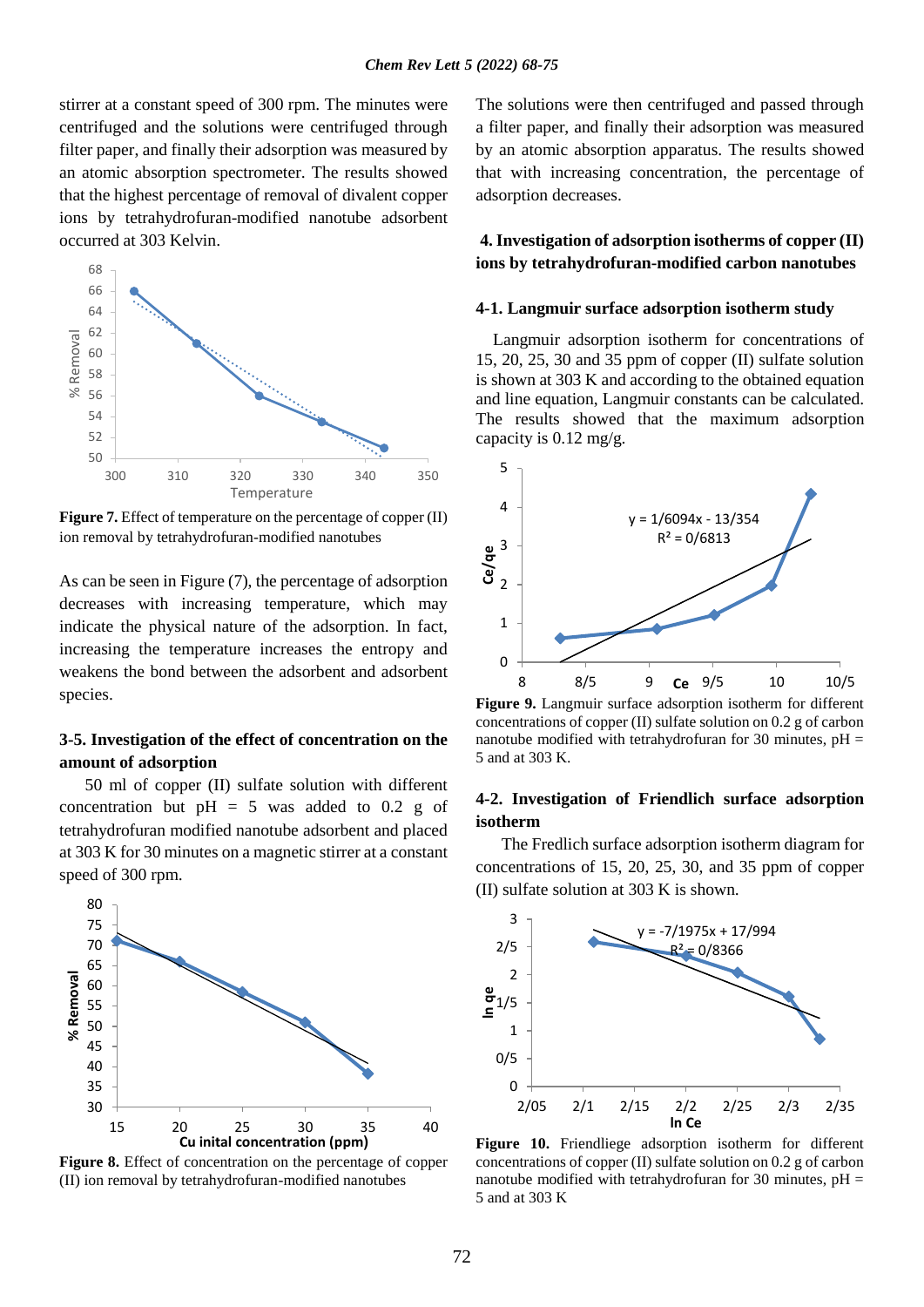#### **4-3. Investigation of Tamkin ion adsorption isotherm**

 The isothermal adsorption diagram for the concentrations of 15, 20, 25, 30 and 35 ppm of copper (II) sulfate solution at 303 K is shown and according to the equation and the line equation obtained, the obedience constants can be calculated.



**Figure 11.** Adsorption isotherm of Tamkin for different concentrations of copper (II) sulfate solution on 0.2 g of carbon nanotube modified with tetrahydrofuran for 30 minutes,  $pH =$ 5 and at 303 K

## **4-4. Investigation of Dabinin-Raduskovich surface adsorption isotherm**

 Figure (12) shows the D-R adsorption isotherm for concentrations of 15, 20, 25, 30 and 35 ppm of copper  $(II)$ sulfate solution at 303 K, and the D-R constants can be calculated according to the equations and the straight-line equation.

$$
\varepsilon = RT \ln(1 + \frac{1}{C_e})
$$
 (2)



**Figure 12.** D-R adsorption isotherm for different concentrations of copper (II) sulfate solution on 0.2 g of tetrahydrofuran-modified carbon nanotube for 30 minutes, pH  $=$  5 and 303 K

$$
E = \frac{1}{\sqrt{2 \beta}}
$$
 (3)

$$
\ln q_e = \ln q_m - \beta \varepsilon^2
$$
  
\n
$$
y = 6E - 0.5x - 1.8209
$$
  
\n
$$
\beta = 6 \times 10^{-5} \text{mol}^2 \text{ J}^2
$$
  
\n
$$
q_m = 1.82.9 \text{ mg/g}
$$

**(4)**

 $E = 0.091$  KJ/mol

## **5. Calculation of thermodynamic parameters of copper (II)**

#### **5-1. Calculation of enthalpy of standard adsorption**

 In order to calculate ∆H ° ads, using the equations, the enthalpy can be calculated from the slope of the line equation.



**Figure 13.** ln Kc curve in terms of 1/T slope of the indicator line/standard enthalpy of standard adsorption of copper (II) sulfate solution on 0.2 g of carbon nanotube modified with tetrahydrofuran for 30 minutes at  $pH = 5303$  Kelvin

$$
\ln K_c = \frac{-\Delta H^{\circ} \text{ ads}}{RT} + D \tag{6}
$$

$$
K_c = \frac{C_0 - C_e}{C_e}
$$
  
y = -3783 x + 12.037 (7)

 $\Delta H^{\circ}$ <sub>ads</sub> = 3287.32 J mol<sup>-1</sup>

### **5-2. Calculation of free energy of standard desorption gases**

 The standard Gibbs free energy of adsorption (∆G ° ads) can be calculated using Equation (8).

$$
\Delta G^{\circ} \text{ ads} = -RT \ln K_c \qquad (8)
$$

The standard entropy energy of surface adsorption (∆S ° ads) can be calculated using Equation (9).

$$
\Delta S^{\circ} \text{ ads} = \frac{\Delta H^{\circ} \text{ ads} \cdot \Delta G^{\circ} \text{ads}}{T}
$$
\n
$$
S^{\circ} \text{ads} = 5.187 \text{ (J mol}^{-1} \text{ K}^{-1})
$$
\n(9)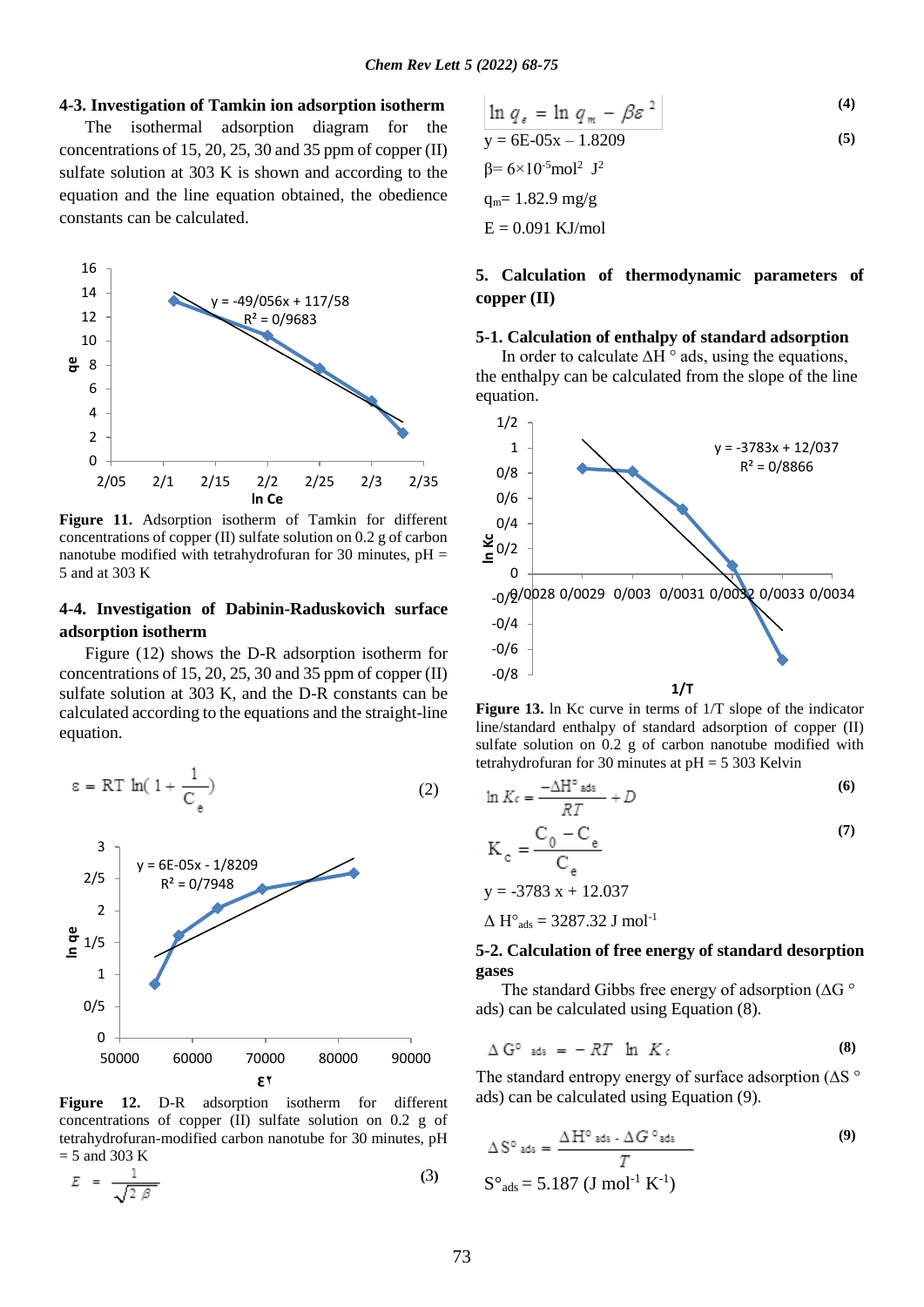## **6. Conclusion**

- Equilibrium contact time for 6 ppm concentration in 30 minutes with adsorption percentage of 68.13% was obtained.
- In the study of kinetic models, the adsorption process follows the quasi-quadratic model with  $(R2 = 0.9931)$ .
- The optimum pH at  $pH = 5$  with an adsorption percentage of 91.33%. Also, at pHs above 7, the solubility of copper is very low and reduces the percentage of adsorption.
- The optimal amount of adsorbent is 0.2 g with an adsorption percentage of 86.33%.
- In the study of the effect of temperature, 303K temperature with an absorption percentage equal to 66% has the highest absorption rate.
- As the concentration increases, the adsorption percentage decreases and the maximum adsorption rate at 15 ppm is 71.16%.
- In thermodynamic analysis, it is observed that the adsorption process is an endothermic process due to the positive enthalpy changes  $3287.32 \frac{J}{mol \cdot ok}$ , and the positive sign of Gibbs free energy for the optimal temperature of 303 K with the value (1715.53 j) indicates that the process is nonspontaneous.
- Also, the sign of entropy changes is positive and equal to  $(5.187 \frac{j}{\sigma_K})$ , which indicates an increase in entropy during the adsorption process in the system. Therefore, the absorption process is associated with an increase in irregularities.
- By examining the correlation coefficients of Langmuir (0.6813) and Freundlich (83.66), Tamkin (0.9683) and Rabinin-Radushkovich (0.7948) isotherms, the correlation coefficient of the Tamkin adsorption isotherm shows that the adsorption data correspond to the Tamkin isotherm.

#### **References**

- [1] A. Ahmadpour, A. Haghighiasl, and N. Fallah. Investigation of spent caustic wastewater treatment through response surface methodology and artificial neural network in a photocatalytic reactor. *Iranian Journal of Chemical Engineering (IJChE)* 15.1 (2018) 46-72.
- [2] J. Huang, Xu, Y., Zhang, X., Lei, Z., Chen, C., Deng, Y., & Wang, C. (2018). Polyethylenimine and dithiocarbamate decorated melamine sponges for fast copper (II) ions removal from aqueous solution. *Applied Surface Science*, 445, 471- 477.
- [3] A. Haghighiasl A. Ahmadpour,, and N. Fallah. "Photocatalytic treatment of spent caustic wastewater in

petrochemical industries." *Advances in Environmental Technology* 2.3 (2017): 153-168.

- [4] S. E. Bailey, T. J. Olin, R. M. Bricka and D. D. Adrian, "A review of potentially low-cost sorbents for heavy metals", *Water Research*, 33 (1999) 2469-2479.
- [5] A. Bozorgian, Provide an Approach to Reduce Computations in Power System Stability, *Journal of Engineering in Industrial Research*, 3 (2022), 25-33.
- [6] A. Demirbas, "Heavy metal adsorption onto agro-based waste materials: A review", Journal of Hazardous Materials 157 (2008) 220–229.
- [7] A. Ahmadpour, A. Bozorgian, Manufacture of Modified Protective Coating Derived from Coal Industry, *Journal of Science and Technology Research*, 1 (2021), 28-39.
- [8] A. Bozorgian, Thermodynamic Modeling of Gaseous Hydrates, *Journal of Engineering in Industrial Research*, 2 (2021), 194-201.
- [9] O. Oyetade, V. Nyamori, B. Martincigh, Nitrogenfunctionalised carbon nanotubes as a novel adsorbent for the removal of Cu (II) from aqueous solution*. RSC advances*, 6 (2016), 2731-2745.
- [10] B. A. Кукареко, Б. Ганавати, and А. Г. Кононов. "Структура и дюрометрические свойства покрытий Ni-P, подвергнутых низкотемпературному отжигу." *Механика машин, механизмов и материалов*, 3 (2014), 59-63.
- [11] B. Raei, A. Bozorgian, Thermodynamic Modeling and Phase Prediction for Binary System Dinitrogen Monoxide and Propane, *Journal of Chemistry Letters*, 1 (2021), 143-148.
- [12] Б. Ганавати, В. А. Кукареко, Л. С. Цыбульская, and С. С. Перевозников. "Структурное состояние и трибологические свойства покрытий Со-Р." Физика металлов и металловедение, 115 (2014)1100.
- [13] M. Soleimani, M. Ghahraman Afshar, M. Aminofunctionalization of multiwall carbon nanotubes and its use for solid phase extraction of mercury ions from fish sample. *International Scholarly Research Notices*, (2013).
- [14] N. Kayedi, A. Samimi, M. Asgari Bajgirani, A. Bozorgian, Enhanced oxidative desulfurization of model fuel: A comprehensive experimental study, *South African Journal of Chemical Engineering*, 35 (2021), 153-158.
- [15] A. Bozorgian, Investigation of the history of formation of gas hydrates, *Journal of Engineering in Industrial Research*, 1 (2020), 1-18.
- [16] O. Oyetade, A. Skelton, A. S. B., & Martincigh, B. S. Experimental and DFT studies on the selective adsorption of Pb2+ and Zn2+ from aqueous solution by nitrogenfunctionalized multiwalled carbon nanotubes. *Separation and Purification Technology*, 188 (2017), 174-187.
- [17] S. Ghaseminezhad, D. Afzali, M. Taher, Flame atomic absorption spectrometry for the determination of trace amount of rhodium after separation and preconcentration onto modified multiwalled carbon nanotubes as a new solid sorbent. *Talanta*, 80 (2009), 168-172.
- [18] O. Oyetade, V. Nyamori, S. Jonnalagadda, Removal of  $Cd2+$  and Hg2+ from aqueous solutions by adsorption onto nitrogen-functionalized carbon nanotubes. *Desalin. Water Treat*, 108 (2018), 253-267.
- [19] A. Bozorgian, Investigating the Unknown Abilities of Natural Gas Hydrates, *International Journal of Advanced Studies in Humanities and Social Science,* 9 (2020), 241-251.
- [20] S. Bandehali, F. Parvizian, A. Moghadassi, Copper and lead ions removal from water by new PEI based NF membrane